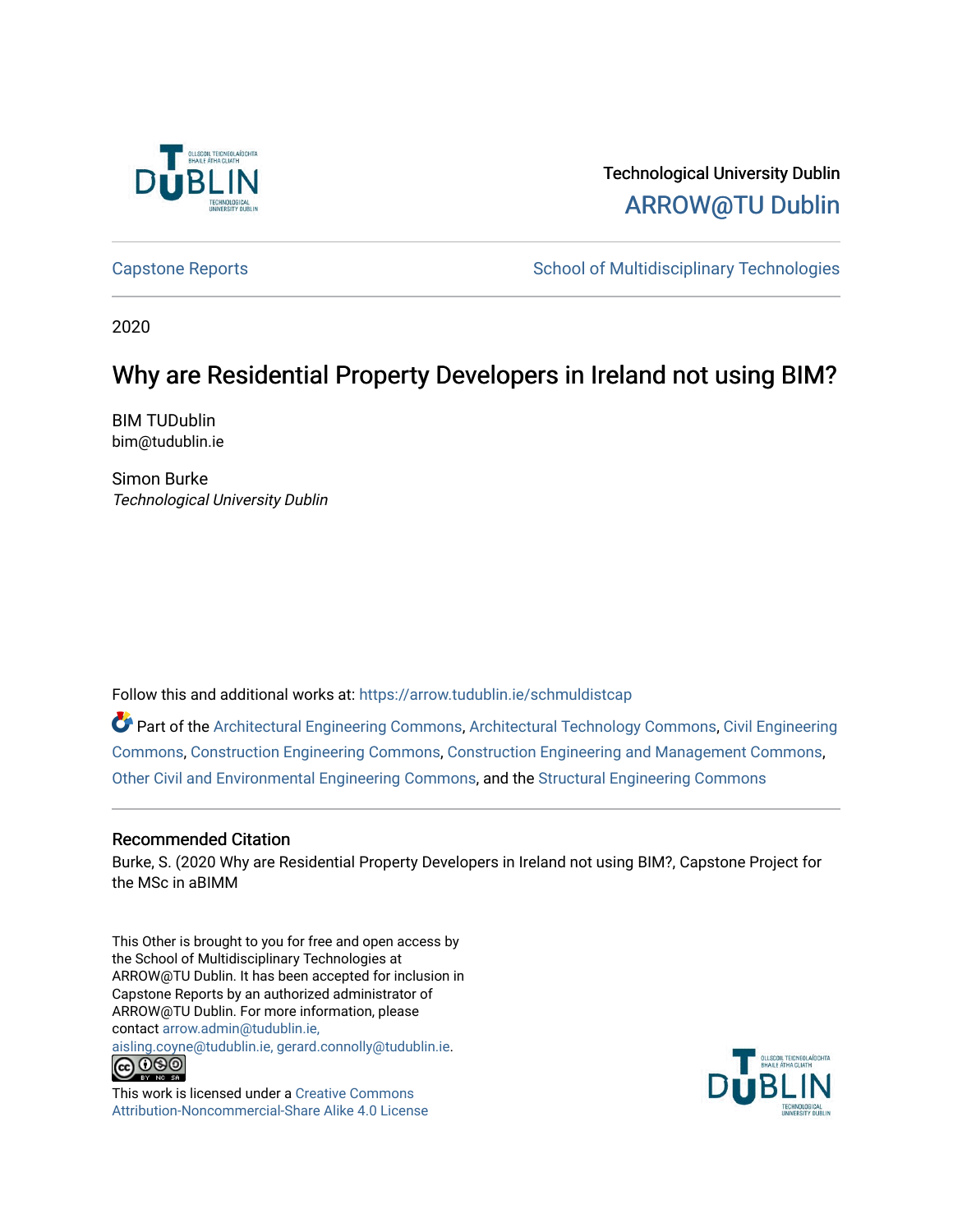# Why are Residential Property Developers in Ireland not using BIM?

# **Simon Burke**

*School of Multidisciplinary Technologies Technology University Dublin, Bolton Street, Dublin, Ireland* E-mail: C08340871@mytudublin.ie

**Abstract ̶The aim of this paper is to establish the level of BIM adoption by larger-scale residential property developers in Ireland and investigate the benefits and challenges of implementing BIM for residential housing. While BIM is a relatively new concept in Ireland for housing, developers and investors in larger scale developments are beginning to recognize areas where BIM can add value to their projects. The research also indicates that while there is evidence of successful BIM implementation for housing resulting in savings in cost and time, widespread adoption is hindered by a lack of knowledge and skills, costs of implementation, lack of client demand and difficulties with downstream adoption by sub-contractors and the building products supply chain. The research highlights how this has the potential to create a two-tier system, with more large-scale adoption by small and medium sized developers less likely, unless action is taken to increase the level of BIM maturity in the construction industry. It also proposes supports be provided for smaller developers who currently are unwilling to risk the financial exposure in adopting new technologies and additional expenses of training and changing work processes to cope with new technology, and with little or no client demand. However, with Government being the largest client for housing in Ireland, Government need to take the lead in driving innovation by mandating BIM for housing.**

*Keywords* ̶BIM, Residential Housing, Property Developer, Barriers & Benefits

## I.INTRODUCTION

The potential benefits from the adoption of Building (BIM) Information Modelling in the construction industry have now been voiced by a significant number of practitioners and academics [1]. BIM's information delivery abilities are acknowledged by the building and construction industry worldwide. Many countries have already mandated it's use on Government construction projects as a result of BIM facilitating a more integrated design and construction process that results in better quality buildings at lower cost and reduced project duration [2]. In recent years, researchers have investigated in depth the use of BIM in managing many different aspects of the delivery of projects in different sectors [3], however there has been very little research into the residential housebuilding sector [4], and even less into the use of BIM by Property Developers in that sector [5].

### II.LITERATURE REVIEW

A literature review was followed in four steps to ensure the research findings remain as unbiased as possible [6]. First, the objective was to frame the research question, i.e., to explore the benefits, challenges and risks to the adoption of BIM by Property Developers in Ireland. Second, the study identified relevant resources, seminal peer-reviewed papers and reports in academic and industry databases published that were reviewed, including government reports and statistics. The main key search words were 'BIM',' Residential Housing', 'Property Developers', 'Barriers' and 'Benefits'. This included identifying important publications that did not show up in keyword searches but were found through recurring citations in relevant sources. The third step involved analysis of the quality of the existing studies focusing on the benefits and barriers for residential property developers using BIM, BIM in Ireland, BIM in residential property development and Housebuilding in Ireland. Then examining them for connections, before interpreting the literature review findings by understanding the level of readiness of BIM adoption and maturity in Ireland before focusing more specifically on Property Developers in the housebuilding sector in Ireland. The fourth step was to interpret the literature review findings by understanding the level of readiness of BIM adoption and maturity in the Irish construction industry, before focusing on primary research.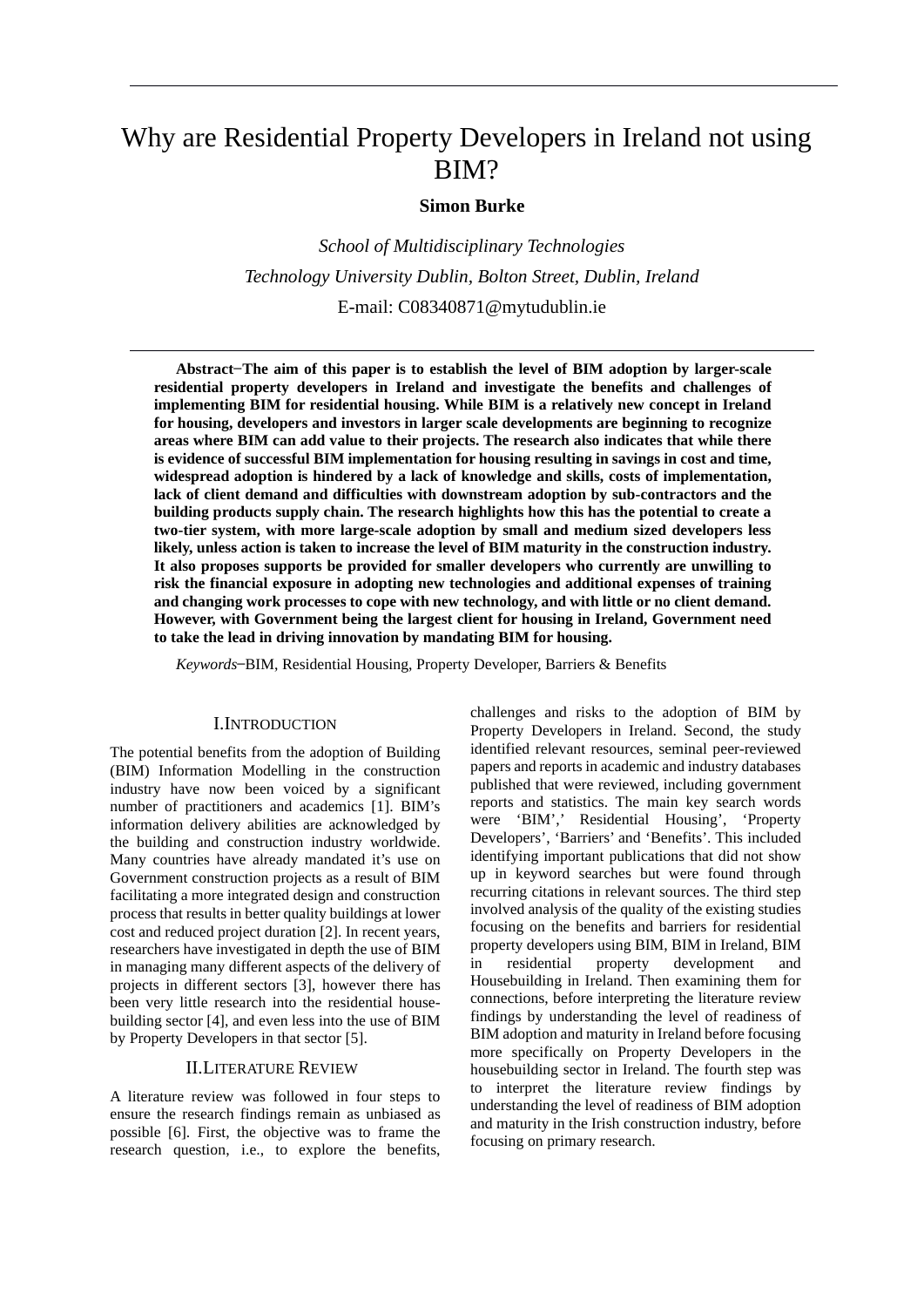#### a) Property Development

The words Property Developer and Builder are often interchangeable, however it is important to state that for this research, the term Property Developer is understood as an individual and/or company that buys land or property for development and develops it either through building themselves or employing builders to build for them. Whereas the word 'Builder' or 'Contractor' is understood as solely engaged in the building of a project [7]. Both Builders and Property Developers are engaged in the residential housing sector.

The Irish economy suffered a major recession in the period 2008 to 2010, which had severe impacts on the construction industry, resulting in many Property Developers leaving the Irish market. Since 2013, with improvements in the economy, developers have reentered the market and construction in residential housing is growing year on year [8]. With government actively promoting innovation to support the rapid delivery of housing [9] to relieve the level of homelessness, this research is timely in understanding the role of BIM adoption by Property Developers in Ireland in the residential sector.

## Housing in Ireland

After the collapse of the construction industry in Ireland in 2008, many builders and developers ceased trading, which resulted in a huge downturn in the economy. The housing market and housing construction had contributed enormously to the growth in the Irish economy over the previous decade [10].

In 2013, as a response to the financial crisis, Government amended the Finance Act, to entice international investors into Ireland, to stimulate the economy, which included lucrative tax incentives for Real Estate Investment Trusts [11]. These REITs bought up much of the NAMA properties at reduced cost.

The Construction 2020 Report noted a significant rise in land purchased by investment companies [12] and while REITs are engaged in the development of projects for long term rental, which contribute to the overall supply of housing, concerns were expressed that institutional investors may be buying up property that would otherwise be available to individual home buyers [13].

REITs have now become the largest investors in residential housing in Ireland, including Irish Residential Properties Real Estate Investment Trust who are the largest residential landlord in Dublin owning more than 3,000 homes [14].

Insufficient supply of housing particularly in the larger cities is a primary driver of price pressure in the housing market. Government published The Rebuilding Ireland Action Plan for Housing [15] to address housing supply. It aimed to accelerate the construction of more social and private housing to meet demand at affordable prices, while fulfilling the Energy Performance of Buildings Directive requiring all new domestic buildings to be Nearly Zero Energy Buildings (NZEB) from 31<sup>st</sup> December 2020 [16].

Recognizing the value of BIM as a strategic enabler for cost, quality and policy goals, the Irish Government published numerous papers recommending supports be put in place to increase the level of residential housing including:

Project Ireland 2040 advised progressing to digital and embracing BIM to deliver value for public money through the structured introduction of BIM across the sector, with projected Project investment by housing increasing from 26% in 2019 to 45% in 2023, with social housing delivery having the highest funding allocation of  $\text{\textsterling}5.35$  billion [17].

The State of Ireland 2019 Report, suggested "*growing the volume of off-site manufactured homes to significant levels*", including establishing a Construction Innovation centre of Excellence to support the adoption of Modern Methods of Construction (MMC), seeing the National BIM Council Roadmap implementation as an important step in growing MMCs in Ireland [18].

The growth in social housing developments has increased since the Government's Action Plan for Jobs 2017 was published, which called for the Office of Government Procurement to prepare a strategy for the adoption of BIM across the public sector [19]. It recommends developing proposals to offer competitive financing on a commercial basis to developers to meet on-site and other infrastructure requirements on large development sites [18].

Following on from this, in February 2018, the Ireland Strategic Investment Fund provided loan finance to residential developers and builders working on smaller-scale projects in large urban areas and in December 2018, it provided investment in build to rent residential platform to partner with builders, developers and housing associations to deliver new rental housing projects, and in August 2019, it provided an equity fund for capital to small and mid-scale developers to build residential units in Ireland [20].

However, investment funding is only one of the issues facing developers, other key barriers to BIM implementation by housebuilders include: cultural change, lack of awareness of BIM and how it can benefit this sector, lack of knowledge and skills, lack of BIM objects for residential and the cost of investment of time and resources [21].

While the housing sector is a key driver of the overall economy, it faces numerous challenges relating to competitiveness, including labour shortage, resource efficiency and productivity. The Government recognise the value of BIM and its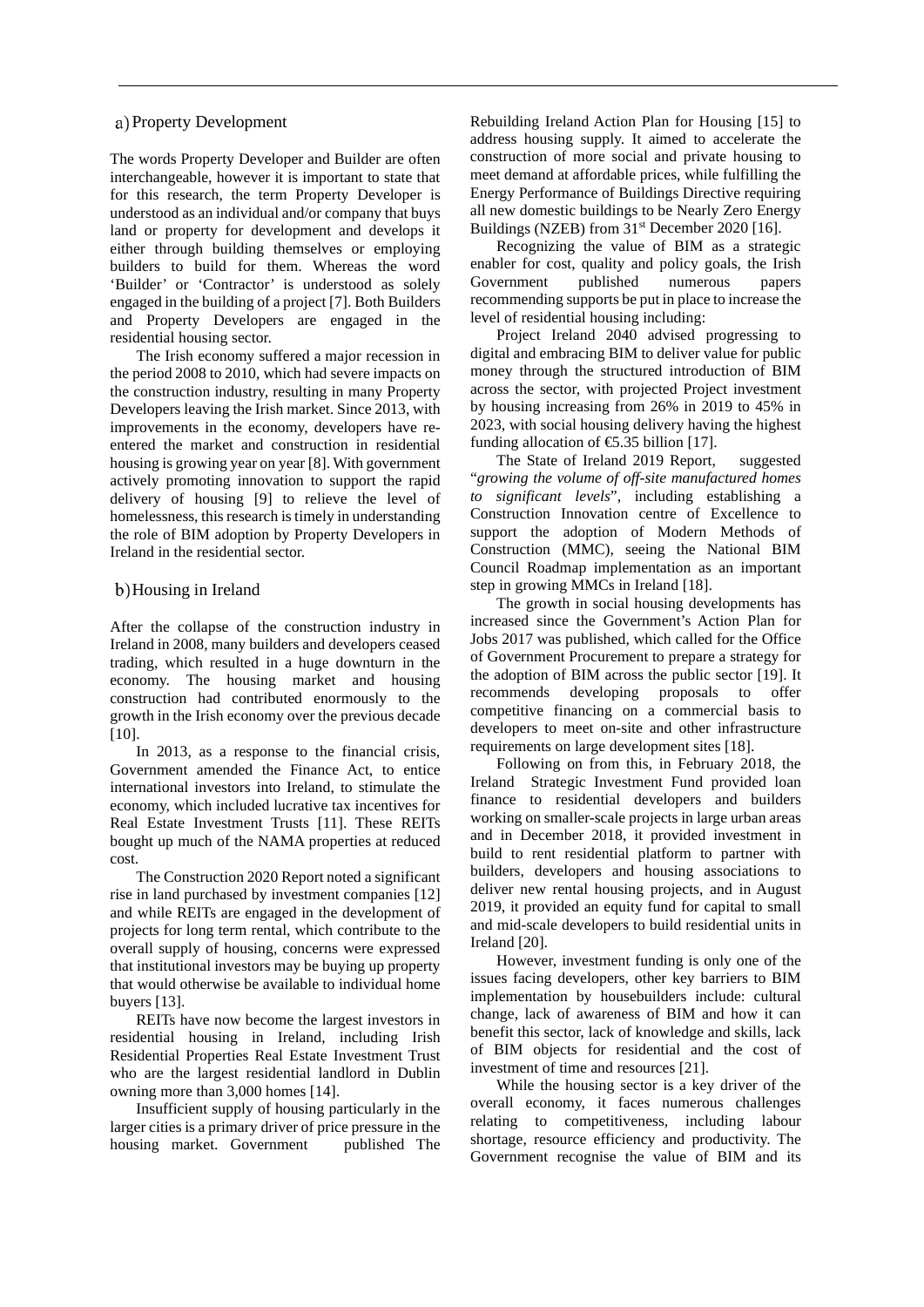importance for the construction sector to stimulate new growth in the economy [21].

As the volume of output grows in housing, the need to improve productivity is more crucial, with labour and skills shortages and rising costs, 'the sector must embrace new delivery mechanisms and overhaul its approach to the adoption of technology and next generation building techniques' [17].

Adoption of BIM assures construction quality, safety and environmental friendliness [22].

# BIM in Ireland

BIM in Ireland was first mentioned in a Forfás report in 2013 as an advanced technology that will ensure increased competitiveness and innovation in the construction sector [23]. It recommended actions for Enterprise Ireland, Industry Representative Bodies, Higher Education Institutes, and Skillnet Ireland to work together to promote the use of BIM and for Irish construction firms to develop the appropriate technical skills to compete in markets where BIM was required [24].

In 2014, the Construction 2020 Report outlined two specific actions to support companies advancing to level 2 BIM capability, which led to the development of the BIM Enable and BIM Implement programmes for Enterprise Ireland clients [24]. The UK mandate encouraged many Irish companies working in the UK to adopt BIM, with Enterprise Ireland being central in promoting innovation in Irish construction, funding the BIM Enable and BIM Implement Programmes [25].

The Action Plan for Jobs in 2017, contained a requirement for the Office of Government Procurement and Enterprise Ireland to prepare a strategy for the adoption of BIM across the public capital programme and to mandate how it is to be adopted across the public sector [18].

Subsequently, the Government Construction Contracts Committee (GCCC) prepared a position paper titled *A Public Sector BIM Adoption Strategy*  inviting responses from industry. The paper outlined the context and rationale for the adoption of BIM on Irish public works projects and suggesting a proposed timeline for adoption ranging from 12-48 months depending on project complexity [24]. Band 1 was low density housing projects, Band 5 were complex projects such as acute hospitals [26].

In December that same year, Ireland's National BIM Council published the Roadmap to Digital Transition for Ireland's Construction Industry 2018- 2021, identifying Leadership, Standards, Education and Procurement as the four main areas to drive the construction sector to digitization in Ireland [27].

Construction IT Alliance (CitA) has primarily been responsible for providing research, training and events to support this drive to digitization [28]. In

2016, CitA received funding for the BIM Innovation Capability Programme for Ireland (BICP), to carry out research globally to assist in Ireland's adoption of BIM. BICP was established to support the development of digital competency across the construction sector, running events, training and publishing research including Case Studies which focus on best practice effecting of BIM on Irish Projects [25].

Since the publication of this Roadmap, and the recognition of the government to the importance of BIM as a 'strategic enabler for improving decision making and delivery for both buildings and public infrastructure assets across the whole lifecycle', support structures are being put in place to assist both the public and private sector with building digital capability [27].

Local Authorities including Dublin County Councils (DCCs) are implementing their BIM plans over a three-year period in a similar fashion to the 'NBC Roadmap to Digital Transformation' and this is broken down into targets, goals and timeframes of short, medium and long-term [29].

A report in 2018 into BIM in Ireland found that *Ireland's BIM journey was well underway and in many respects we are as mature as any country in the developed world when it comes to BIM proficiency and diffusion.* However, the BICP highlight areas that will need to be addressed if Ireland is to continue its momentum [30].

## d) Benefits for Housing using BIM

When considering the benefits of BIM for residential housebuilding, it is important to understand the three key components required for successful BIM implementation [31]. Firstly, a system to organise and label data in the model to ensure documents can be tracked and found when required. Secondly, a method for handling and making use of this data, and finally a method for exchanging the data with other stakeholders [32].

All of these processes already operate on projects, however, the BIM model can bring together all the information about the building, in one place, to be accessed by any stakeholder, and capable of detecting conflicts and errors at all stages of the project [3]. This BIM process together with the software model offers the potential for increased efficiencies and reduced errors and costs [33] for housebuilders.

Together with the efficiencies the BIM process can offer housebuilders, BIM software tools can be used to perform various analyses that add further value to the project. Some of the tools particularly useful to housebuilders will be explored further in the section on how BIM can add value to housebuilding.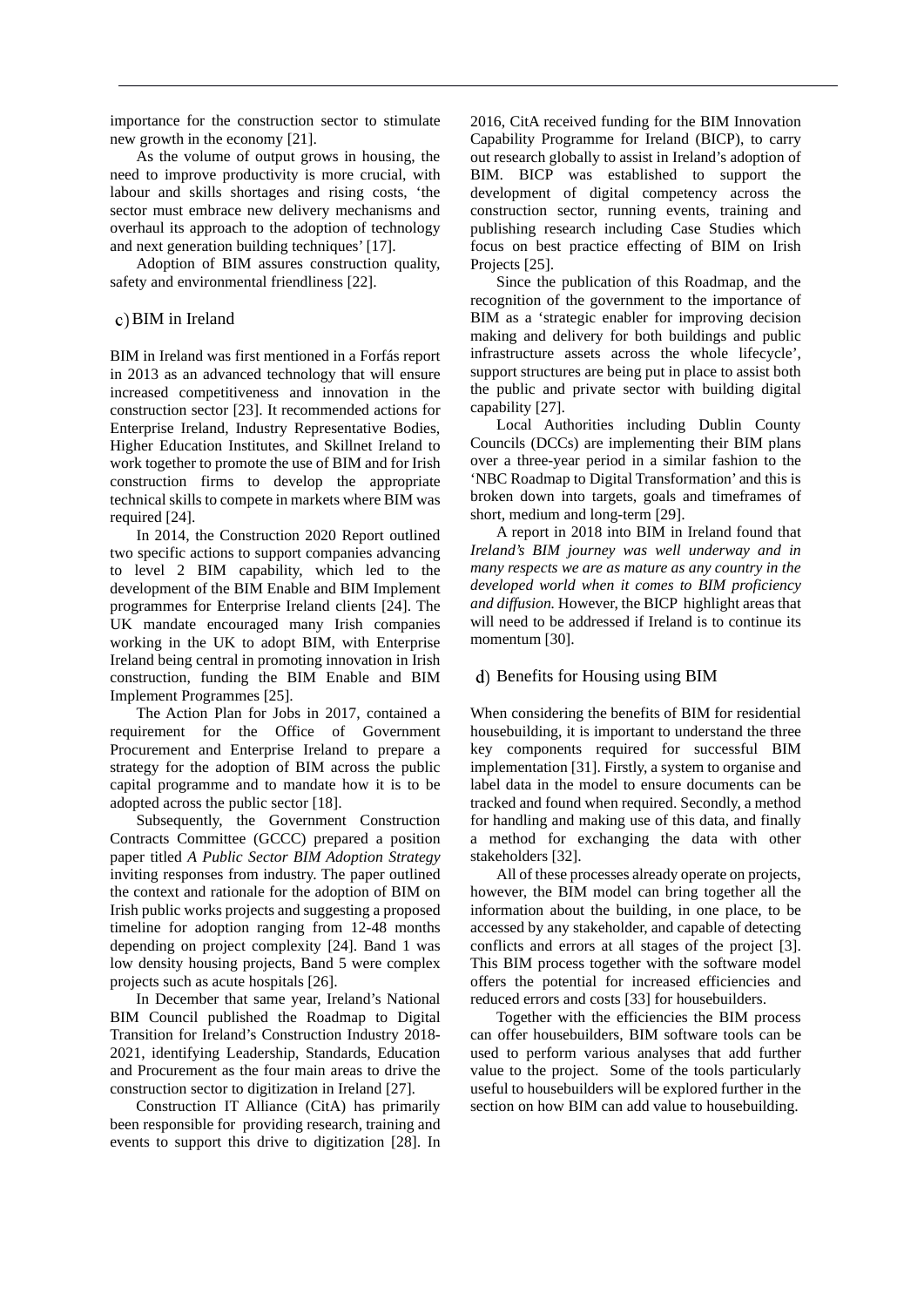#### BIM for Residential Housing

Research carried out by the National House Building Council Foundation [21] in 2018, a UK organisation established to carry out research in the house-building sector, found that the uptake of BIM was low amongst housebuilders, however it is clear BIM is gaining momentum in the house building sector with examples of housing developments using BIM increasing in Ireland and abroad.

In the UK, examples of successful BIM adoption on residential buildings include Nottingham City Homes (NCH), where two similar social housing schemes were built simultaneously, one using BIM processes (The Meadows) and one using traditional build (Cranwell Road) to compare directly with each other [34]. Despite the barrier of cultural change, as this was NCH's first project using BIM, and the challenge of down-stream adoption by subcontractors, they still achieved a reduction of 5% on a per-unit basis for The Meadows compared to Cranwell Road [34].

Discovering how BIM can add value to a project is key for developers adopting BIM. For example, the Haggerston Phase 2 residential building project in the UK, where BIM was used for early massing models by the environmental team for daylighting and solar analysis. BIM facilitated the creation of accommodation scheduling and the exploration for façade material options with quantity and cost takeoffs [32] .

Since introducing BIM in Dublin County Council in 2017, more examples are emerging where many more local authorities are engaged in providing new social housing projects using BIM including:

Projects built by Fingal County Council such as the Lusk scheme, where BIM was used for siteworks and landscaping [35] and a small six house development in Ballyboughal used BIM modelling to provide information on data, specifications, aesthetics, thermal and acoustic properties, to improve quality control and on-site documentation [36]. Another social housing development constructed 37 new residential units and refurbished 63 units at Dolphins Barn [37], using BIM processes to assist in site development, where laser scanning can be particularly useful for built up areas with poor access [38].

BIM adoption is also evident among the Buildto-Rent sector. These build-to-rent developers are using BIM for both their residential and commercial developments and are particularly interested in the life cycle maintenance cost benefits that BIM offers, including the use of COBie data in the model which can produce considerable savings for procurement and future facilities management operations [39], increasing the value of their asset [40].

Hines is a REIT developer, who is developing Cherrywood Town Centre, which was used as a case study by The BIM Innovation Capability Programme for Ireland [41]. This large scale project which includes residential units, used in-house BIM technologies mainly in the form of 3D design tool Autodesk Revit from early stages of planning, which enabled a greater understanding of the design due to extensive analysis performed at early stages, compared to traditional methods [41]. With a project of this scale, including roads, parkland and a luas stop, BIM's 3D visualization capability was used to provide a 360 degree, 3D experience of the proposed development to respond to complex constructability issues, and permitted an understanding of the design that could not have been realized through the application of existing 2D processes.

The key to the adoption of BIM for the house building sector is to understand how it fits in with what the industry currently does, and to identify areas where it may be able to add benefit in terms of increased efficiency and reduced costs and/or time [32]. However Hore believes that BIM needs to be recognized as a value creator rather than seeing it solely in terms of a cost factor (McAuley, Hore, and West 2019).

## f) How BIM can add Value for Housebuilding

Although BIM effectiveness in residential developments is still in a transitional period, and challenges, such as higher CAPEX in software and training and lack of expertise need to be addressed, there is evidence of developers beginning to identify areas where BIM processes and software can save time and money, while adding value.

Approved Housing Bodies and Real Estate Investment Trusts who have an interest in lifecycle costs, benefit most from BIM [43]. Many private property developers engaged in residential housebuilding are in the build-to-sell market, efficiencies in lifecycle costs is not relevant at present for this sector. Implementing BIM needs to benefit them in other ways, gaining efficiencies in the design and build, and sale of their development.

Barrett Homes, a traditional builder of block and brick homes in the UK, wishing to increase the volume of homes produced to meet market demand, while maintaining quality, embarked on a project to investigate alternative methods of construction. They found that off-site timber frame increased their output which achieved a quicker return on capital and utilising BIM added further value to their business [44]. Engineers Ireland, in the State of Ireland Report 2019, shares this view, recognises how the adoption of Modern Methods of Construction (MCC) could contribute to increased output of housing in the future [45], with prefabrication of elements a good route for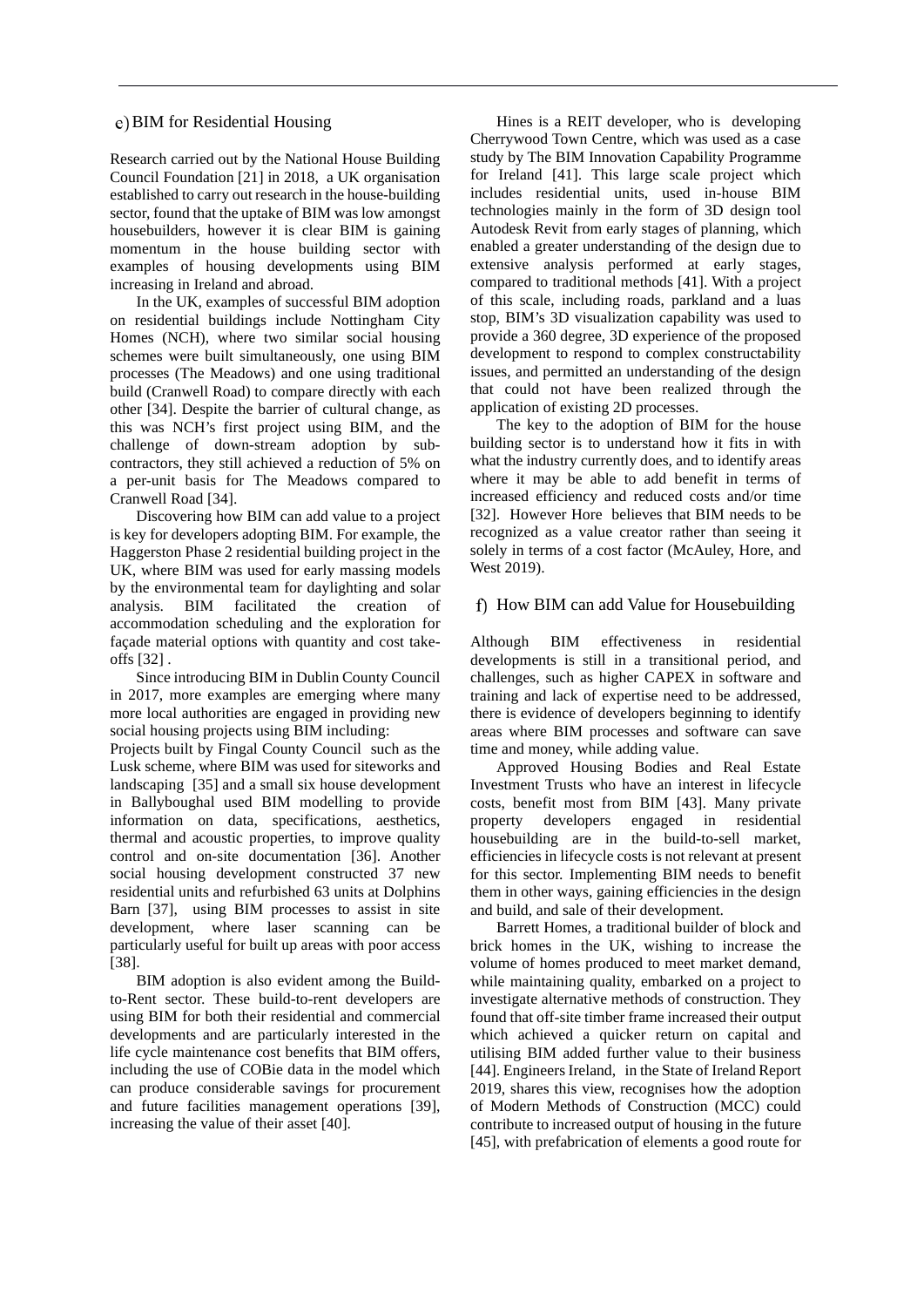transferring the intelligence of the data rich BIM model to the actual physical construction site [46].

Curtin also found off-site manufactured homes can be built to higher sustainability standards, with the advantages of speed of delivery, build quality, energy in use, carbon usage and reduced labour requirement in factory environments, [47] which aligned with new government regulations for all new homes being nearly zero energy rated buildings (NZEB), by  $31<sup>st</sup>$  December 2020 [16].

It also has many benefits in reducing construction waste and the environmental impacts of construction, which aligns with Ireland's National Low Carbon Transition and Mitigation Plan to address climate change [48].

A report by Lloyds Bank also found a sizeable increase in building firms investing in new building techniques, led by modular housing [49]. They also found housebuilders using modern methods of construction reported 'faster build programme, fast watertight envelope, improved build quality, reduced costs and improved profitability, improved site efficiency, improved health and safety, reduced site wastage, tackles skills shortages, helps meet sustainability targets, increases number of units built and addresses materials shortage' [49].

Other areas that BIM can assist Developers, is dependent on the type of procurement route the developers are using, and if they are building the project themselves, or appointing a main contractor to design and build the project. However, a Design and Build procurement route in which the main contractor is appointed to design and build the project for an agreed price, would benefit most from the investment, 3D visualization, O&M facility and the sales and marketing aspects of BIM. Whereas BIM can offer a developer-contractor additional benefits across the lifecycle of the project including:

#### *Investment*

Securing finance for projects is the biggest challenge faced by developers [50]. Investors require information regarding profitability of the planned investment, therefore using BIM to assess project feasibility and verify the investment profitability is useful [51].

#### *Feasibility/Design Stage*

In the early stages of project design, BIM can be used to determine whether a development is feasible, and if it is capable of being delivered within a given cost and time budget. Using a macro-building model linked to a cost database can be incredibly valuable in assisting the developer to establish the viability of a project before construction [52]. The model can also be used to 'trial' potentially difficult construction projects, resolving issues in the virtual environment, preventing costly re-working on-site [21].

Clash detection is one of the most promising aspects of BIM, offerings savings of up to 10% of contract value and up to 7% savings on change orders. The cost to developers on variations is a substantial cost factor in time and money, using clash detection can improve accuracy and timeline of the project, including reducing Requests for Information (RFI), as issues are resolved in the model before commencement on-site [52].

#### *Site Development*

Underground Utility Surveys which can provide an overall view of the entire site's underground structures and cable and pipe networks, and can assist in the design and planning, minimising utility damage and project delays [53]. Cost of site development is a major expense for developers especially sites with gradient issues. Laser Scanning for site development can be used to create more detailed and accurate BIM models, and is particularly useful on challenging sites and built up areas with poor access [38].

Infraworks can be used by developers to demonstrate the house model on site using actual geographic data obtained through 'Bing maps' which facilitates external context setting such as surrounding buildings, services and infrastructure [54].

#### *Construction*

Many developer contractors employ cost managers /quantity surveyors to oversee their developments. Using 5D BIM tools to produce accurate quantities from the building model for all materials and objects in the design, including duration of each task and resources required, increases cost certainty, generating digital workflows and automatically updating quantities if/when changes occur. This can save money and time on costly rework and delays [55], including reducing Requests for Information (RFIs), ensuring the project comes in on time and budget.

With accidents on construction sites rising [56], on-site safety and planning are crucial for efficient project delivery. 4D scheduling software can be used by project managers to plan and schedule in a visual environment, and to work more safely, efficiently and collaboratively on site, while reflecting all changes to the schedule or sequence in real-time [57].

#### *Sales and Marketing*

Developers can also use the BIM model to create marketing materials to assist in off-plan sales [58] reducing more costly alternatives.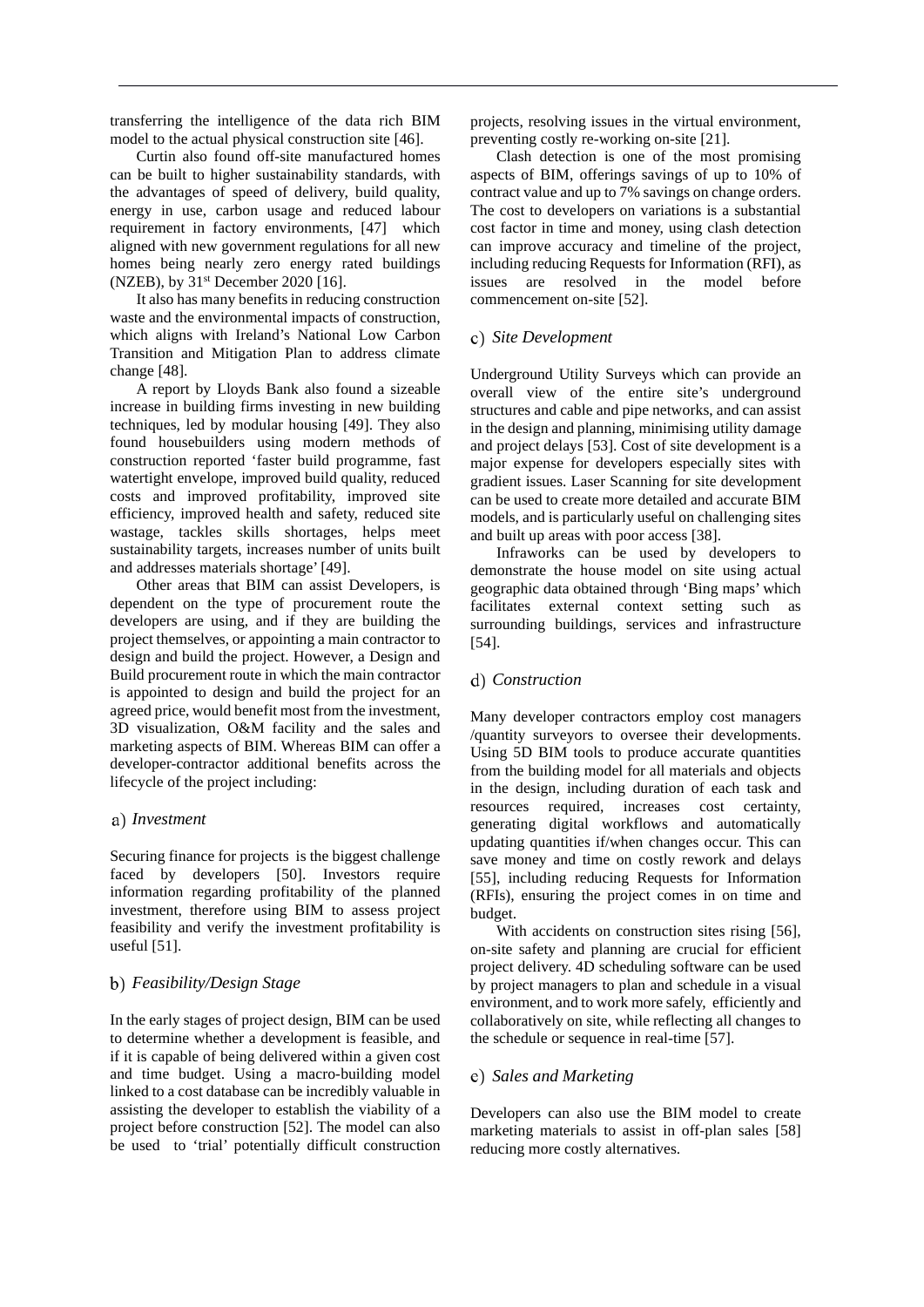Autodesk Revit can provide VR walkthroughs for clients in architecture Google Cardboard or with VR Headsets, providing the ability to virtually walk through the show homes irrespective of location. This can reduce initial capital outlay for developers on showhouses. In the Nottingham Development, BIM provided clients with the facility to have virtual walk throughs, which improved the uptake of customers [59].

# g) Summary

The literature review confirms that although the NBC have prepared a roadmap for the adoption of BIM across the construction industry in Ireland, the lack of funding to implement this roadmap, impacts on the level of BIM maturity in Ireland. It also establishes that the early adopters of BIM in Ireland are mainly larger contractors, who have developed their BIM capability, either abroad or in other sectors of the industry. Although the Irish Government have called for the adoption of BIM across public works contracts, and have set ambitious targets to double the annual level of residential construction of social housing, there is limited evidence of BIM being implemented by Irish developers providing social housing in Ireland. The research also indicates that while there is evidence of successful BIM implementation for housing resulting in savings in cost and time, widespread adoption is being hindered mainly by lack of knowledge and skills, costs of implementation, lack of client demand and difficulties with downstream adoption by subcontractors and the building products supply chain.

# III.RESEARCH METHODOLOGY

The purpose of this research was to examine the relationship between BIM and property developers in the housing sector in Ireland. It consisted of a desk study, a questionnaire survey and complementary semi-structured interviews that explored the attitudes, views and opinions of those involved in this sector. The author chose a mixed methods research approach [62]. In the first phase, quantitative hypotheses addressed the level of uptake and use of BIM by Property Developers working in the residential housing sector in Ireland. In the second phase, the results from phase one and the Literature Review assisted in developing the qualitative semi-structured interviews, which used maximal variation sampling, interviewing individuals with different roles within the sector.

## a) Survey

The findings from the literature review indicated the possibility that larger private build to rent developers with experience in commercial development and/or interests in other countries were more likely to be the early adopters of BIM in housebuilding in Ireland. The survey was designed to establish the accuracy of this assertion and to establish the current level of awareness and use of BIM by Property Developers with developments of 50+ residential units. A basic questionnaire was created. To find the sample the author used the Department of Housing, Planning and Local Government website to access planning permissions, using a filtered database to include 50 units or more and planning permissions granted since January 2016 to January 2020. This was then downloaded as an Excel spreadsheet which contained 232 applications. In the spreadsheet, there were HTML links that connected to all local authority planning applications. From reviewing these applications, 97 applications were removed due to duplication, where some applications came from the same property developer. The remaining 128 applications were reviewed using the credit safe website, which was used to find correct contact details for each application which was then analysed. 86 additional planning applications were removed as no contact details were found, leaving 51 remaining. This was the number surveyed.

#### b) Interviews

This two-phase explanatory mixed methods study obtained statistical quantitative results from a sample and then followed up with in-depth semi-structured interviews with six individuals engaged in the Residential Housebuilding sector which included:

**Participant 1**. Private Developer who is engaged in build-to-sell private housing development and social housing units not using BIM.

**Participant 2**. Private Developer of build-to-sell and build-to-rent housing developments using BIM.

**Participant 3**. Project Manager for Private Developer of build-to-sell housing in Ireland and UK using BIM.

**Participant 4.** Project Manager for both commercial and residential largescale projects in Ireland using BIM.

**Participant 5.** Contractor using BIM for residential units for Public Works Contracts and REIT clients.

Participant 6. BIM Consultant who advises developers on a strategy for adopting BIM and provides training for staff.

All the participants are working in the residential housing sector and play significant – but - different roles in project process, to probe or explain those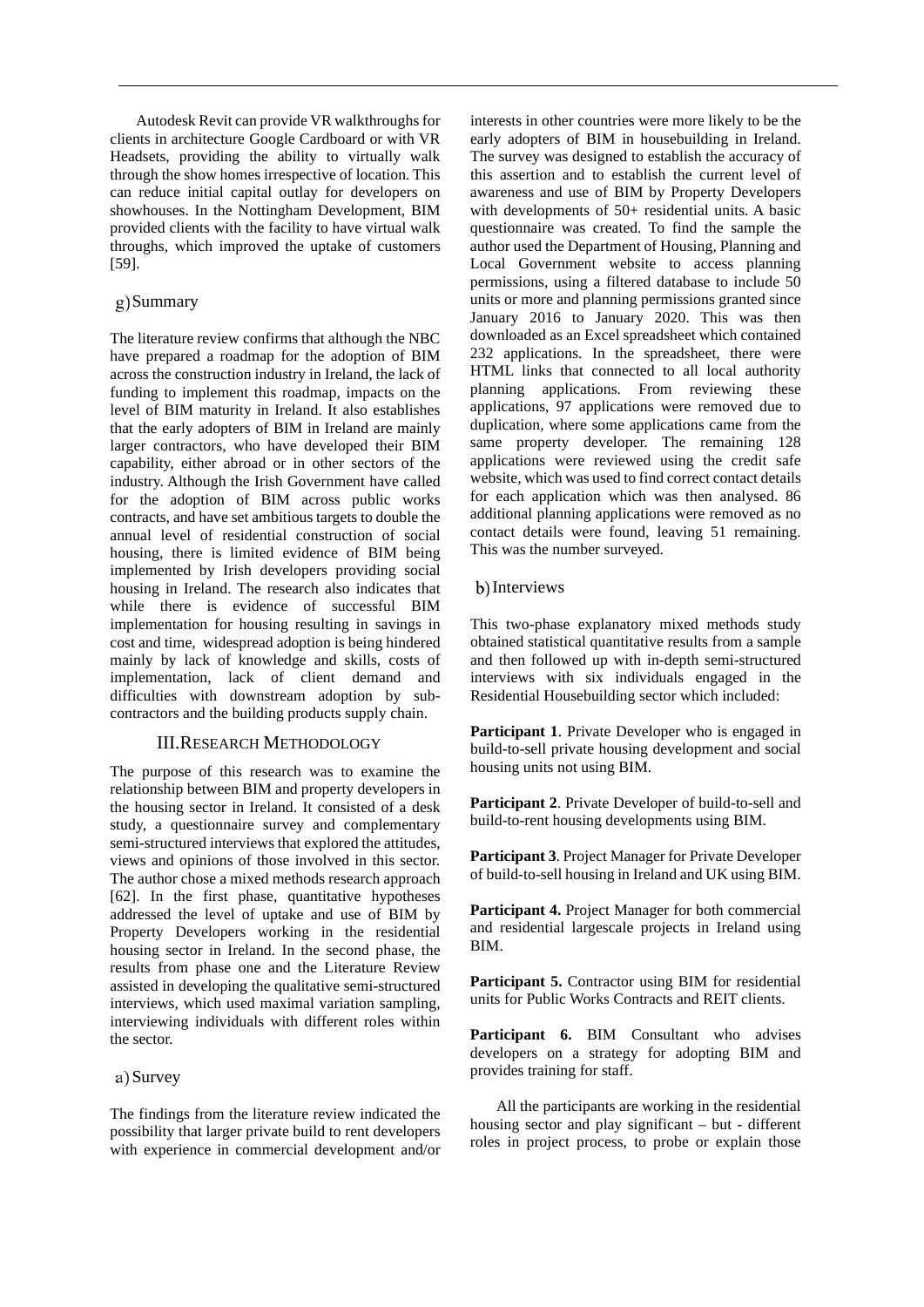results in more depth. Two of the interviewees worked together on same projects but in different roles and were specifically chosen to reflect different perspectives of BIM on the same project. In this way a 'more rounded' investigation of the barriers, gaps and issues were explored. All interviewees were anonymised in order to protect both their identity and confidentiality. Each interviewee was presented with the same questions relating to the objectives of the research, and some additional questions tailored specifically to each interviewee. Following the interviews with the five developers, the BIM Consultant, was interviewed to discuss the research findings and to offer his expertise and insight into current commercial practice.

## IV. DATA ANALYSIS & FINDINGS

### a) Survey

The survey was conducted for Large Property Developers with planning permission for 50+ residential units. There were no Real Estate Investment Trusts (REITs) surveyed.





There was a 57% response rate to the survey. Of these respondents 83% were engaged solely in Private Property Development. 31% were engaged in Private and Social Housing and 10% were also engaged in Commercial development. The key findings included:

- 21% of Property Developers are using BIM on Residential developments and these Developers that are implementing BIM on residential projects, 80% of them are also engaged in commercial development.
- Of the 79% of Developers not using BIM for Residential Housing, 69% of these had an

awareness of BIM and 38% had used BIM previously on projects other than residential.

- Developers using BIM for residential housing were using it for Pre-Design, document management, planning permission, sitedevelopment, on-site construction, on-site planning and scheduling, off-site construction, sales and marketing, energy analysis, tendering, and O&M.
- Developers with more than 21 years in business were more likely to be using BIM.
- Developers engaged in the Build-to-Rent sector were more likely to be using BIM. This confirms findings from the literature review that this sector used BIM for the O&M of their units and were the early adopters of BIM.
- 45% of those surveyed intend to implement BIM for residential within 1-2 years.



- Developers using BIM for residential housing were more likely to employ contractors to build their projects. This result indicates that contractors with BIM capability are now moving into residential housing in Ireland for Private Developers.
- A significant 31% of these Large Property Developers did not know what BIM is.

These findings largely correspond with the results from the Literature Review including developers engaged in other sectors e.g. commercial sector, to be much more likely to use BIM for residential. It was also interesting to discover that almost half of those surveyed intend to adopt BIM over the next two years.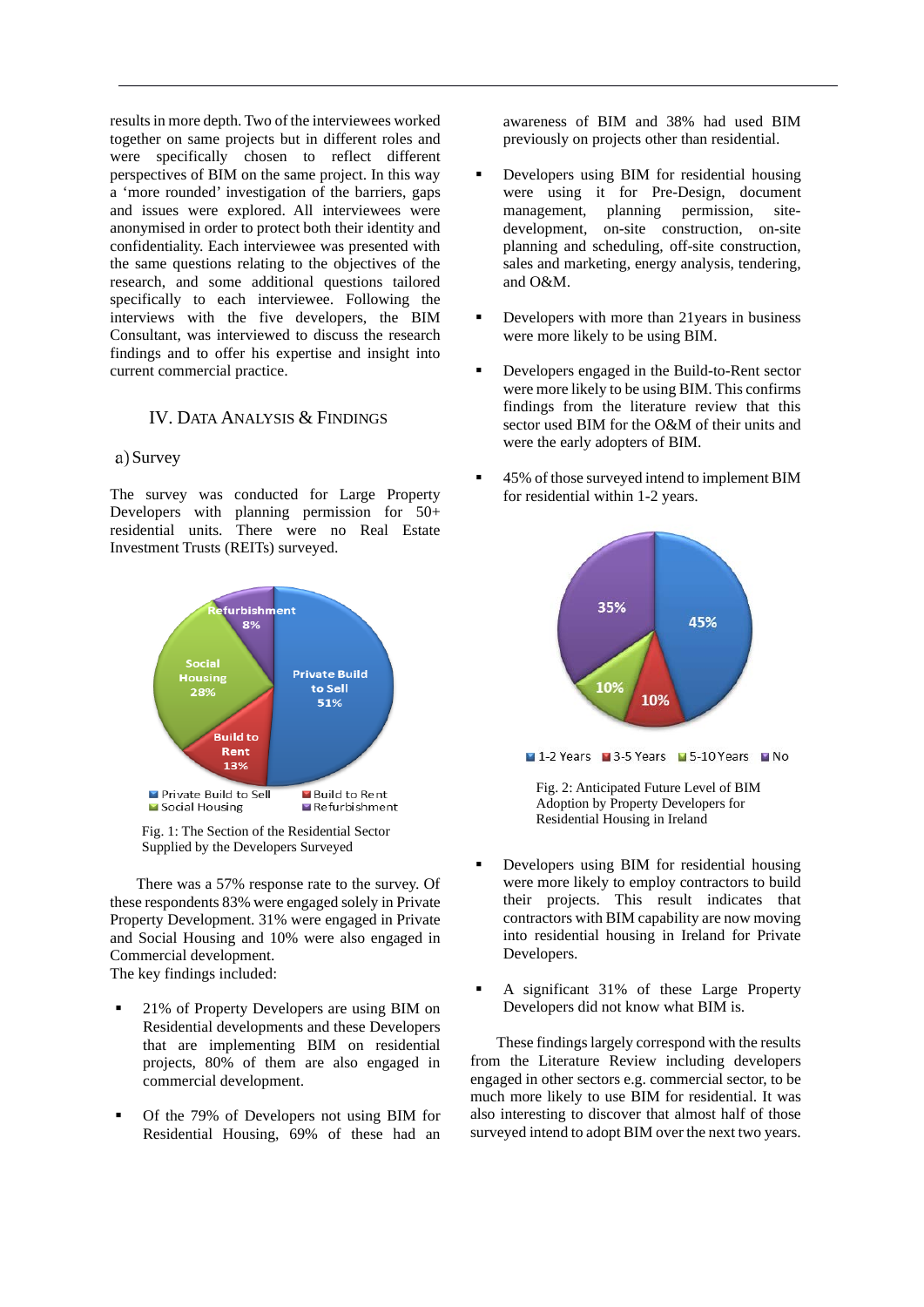The filters used to create the database for the survey precluded Property Developers of smaller developments, consequently, the author decided to include an interview with a developer engaged in smaller projects to counterbalance the argument and understand the position of smaller developers, who make up a large percentage of the residential house building sector in Ireland.

# b) Semi-Structured Interviews

The findings from the survey indicated that only a small percentage of Large Residential Property Developers were using BIM. However, the author decided to interview four individuals working in residential house building who were using BIM for some aspects of their project and one developer engaged in smaller developments, who was not using BIM. Two participants had experience over numerous projects using BIM including commercial projects, and two were using BIM on their first project. The interviews included organisations engaged in the build-to rent sector, the build-to-sell sector and social housing, to establish any nuances relevant to each sector. The author was interested in establishing what the 'real' benefits and challenges were for organisations adopting BIM for housebuilding and to explore more deeply some of the findings from the research in other countries. The interview with the developer not using BIM was conducted in order to establish what are the main issues arising for SME developers using traditional methods of construction and this helped to ensure the answers were not biased towards larger organisations. The key areas of interest were:

# *Length of Time Using BIM and Reasons for Adopting it*

In order to leverage the potential of BIM for developers, it is important to understand what their key motivations for implementing BIM are. The survey indicated that 45% of the respondents intended to implement BIM within the next 2 years, and two of the interviewees using BIM, were using BIM on their first project. This corresponds with earlier research in Ireland in 2018 indicating housebuilders were not using BIM [47] and suggests developers engaged in residential housing are now beginning to recognise the value of BIM adoption for housing. The primary motivation to implement BIM was economic, but the main contractor also stated environmental pressure following downturn from competitors adopting BIM and client demand with BIM mandate in UK. Cost and lack of knowledge were the primary motivating factors for not implementing it also:

- *"Having come from a background in main contracting over 13 years, where I was introduced to BIM."* Implementing BIM in the design stage and using clash detection "*to tease out a lot of the things that can go wrong on site that cost contractors money…. they would pay a lower premium on the buy-out of the contract with the main contractor".*
- "*In their build-to-rent fund where they are holding onto these assets for up to 15 years, the BIM 360 Field technology could be used by the end user to report snags and problems and all done in the cloud through downloading the app BIM 360, which would be far more cost effective than a more manual manner such as ringing a help desk".*
- *"The chief reason for deciding to begin implementing it, was the cost of consultants for providing all the various reports needed for some of their developments in Dublin, when applying for planning permission, including Daylight and Sunlight Reports, Shadow Analysis, Wind Analysis Reports, CGIs and Photomontages. By designing the building in Revit from the start, it is easy to generate these reports and images from the model. So economically it made sense".*
- *"Lack of knowledge and cost would stop me considering BIM"*
- *"Decided to adopt it after the downturn, recognising that investing in technology and innovation would help them become more competitive particularly in the UK with the BIM mandate and many of their competitors had already adopted BIM, and they did not want to be left behind".*

#### *Modern Methods of Construction*

It was interesting to discover that all of the developers interviewed were using MMCs for some of their developments, but none were using a BIM model for fabrication purposes for houses, however, two were using it for apartments. One was using it for modular bathroom pods for apartments. The majority of research believes that MMC offers the greatest potential to developers to leverage the greatest efficiencies for housebuilding. The small developer not using BIM was more aware of the benefits in time and quality through using off-site construction than developers using BIM.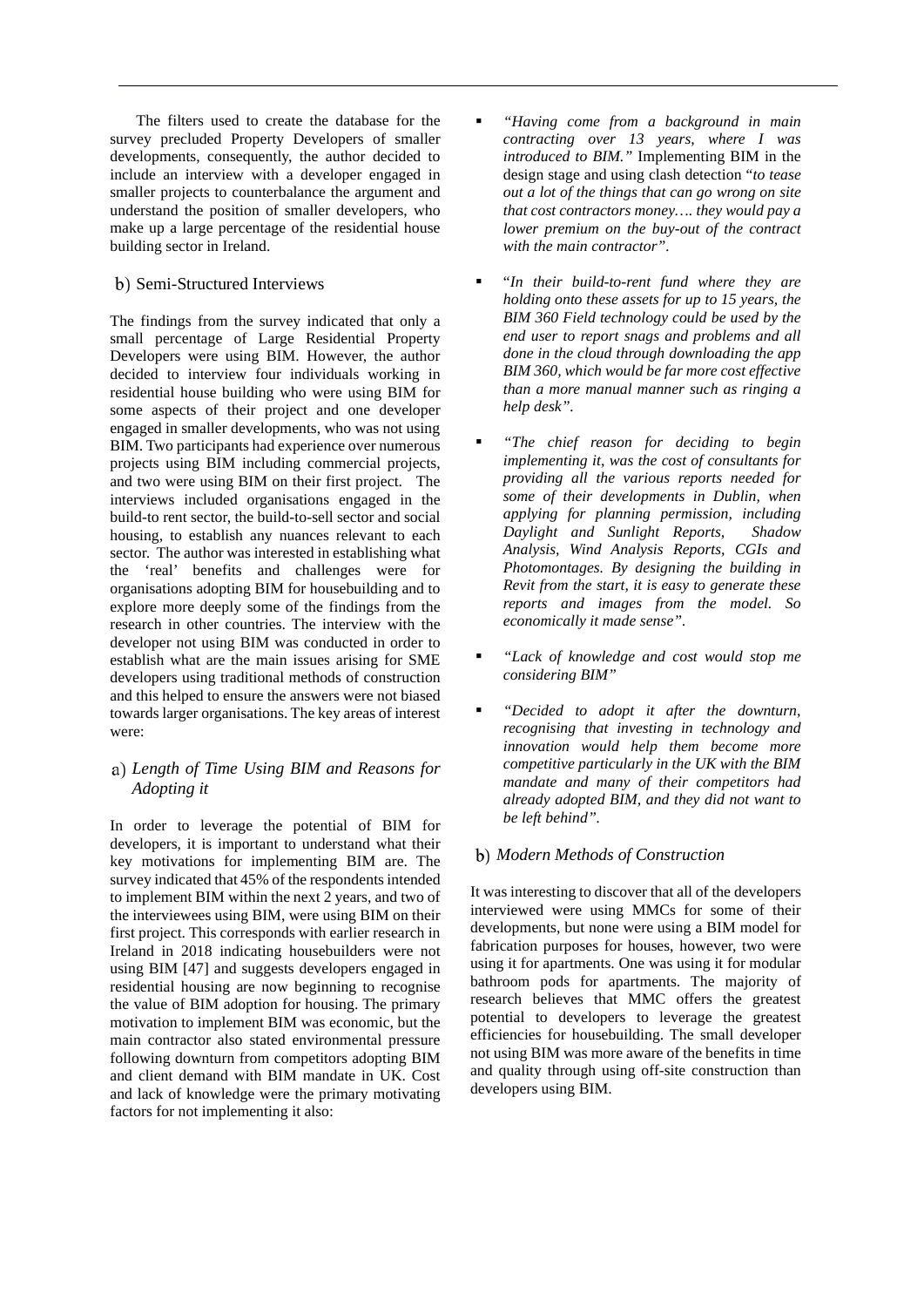# *Challenges Adopting BIM*

Although BIM is one of the most promising innovations to address performance problems that have long plagued the construction industry, most organisations still lack knowledge on how to adjust traditional design and construction processes to meet the requirements of BIM implementation. Even with BIM capability it may take time to fully realise the value of BIM due to interoperability problems and non-collaboration of other project participants. Many of the participants answers were comparable to research carried out by the National House Building Council Foundation in the UK including:

- Cultural change *"getting employers to buy into it, getting design team to buy into it, getting their supply chain and subcontractors to buy into it".*
- Lack of cooperation between parties in construction – *"getting design team to agree who is modelling what".*
- Lack of knowledge and skills "*found the coordination challenging and the extra time required for modelling at the start and transferring from 2D to 3D has a definite time impact".*
- Lack of client demand "*Architects are not going to invest in new hardware and software when no-one is asking for it".*
- Change in mindset "*Working in Revit is completely different than CAD. BIM allows you to build the building digitally first working out issues before you build on site".*

One participant found "Revit's lack of flexibility with making changes" a challenge, compared to larger industrial projects.

The developer not using BIM felt his lack of knowledge and cost of implementing BIM were the main barriers to considering it, however the BIM Consultant and the contractor believed that "*the technology does not have to be expensive, it can be as practical and reasonable as you would like, costing as little as €15 to €20 per day".* No matter what size the project is, "*the cost is less doing it in BIM than not doing it in BIM but only if BIM is used properly. Multiple studies have proven this"* [60]*.*

# *Advantages for Property Developers for BIM Adoption*

Many of the earlier stated motivations for implementing BIM by developers were mainly economic, however other advantages were realised through the adoption process including:

- *"the level of comfort modelling in Revit from the start can be a major plus for projects"*
- *"when dealing with an existing landscape, such as trees or a water body, or challenging underground servicing*"
- Document Management
- Clash Detection.
- All the developers use the model as a marketing tool.
- Coordination of bathroom pods
- BIM had added value to their developments including savings from generating reports from the model, design team had not charged more for BIM modelling.
- Using BIM to generate a fully federated BIM model which can be used for OPEX is a huge benefit and improves the value of the asset.
- Improved site safety.
- Improved project delivery time.
- Reduced arguments and disputes.
- **Improved** collaboration between all stakeholders.
- Model provided 3D visualization which permitted greater understanding of the project for all.
- Project Cost using BIM reduces waste and overall cost of project significantly

All interviewees using BIM agreed that BIM is a mindset and because BIM is still a new concept for developers, it is viewed by most as "more trouble than it's worth" and "a time consuming, laborious negative thing". However, even though two have not yet completed a project using BIM, all of them are "very much for it", seeing it as a powerful tool for change in their companies.

### *Education and Training*

Research from the literature review from main contractors who have successfully implemented BIM over the past few years advocate strongly the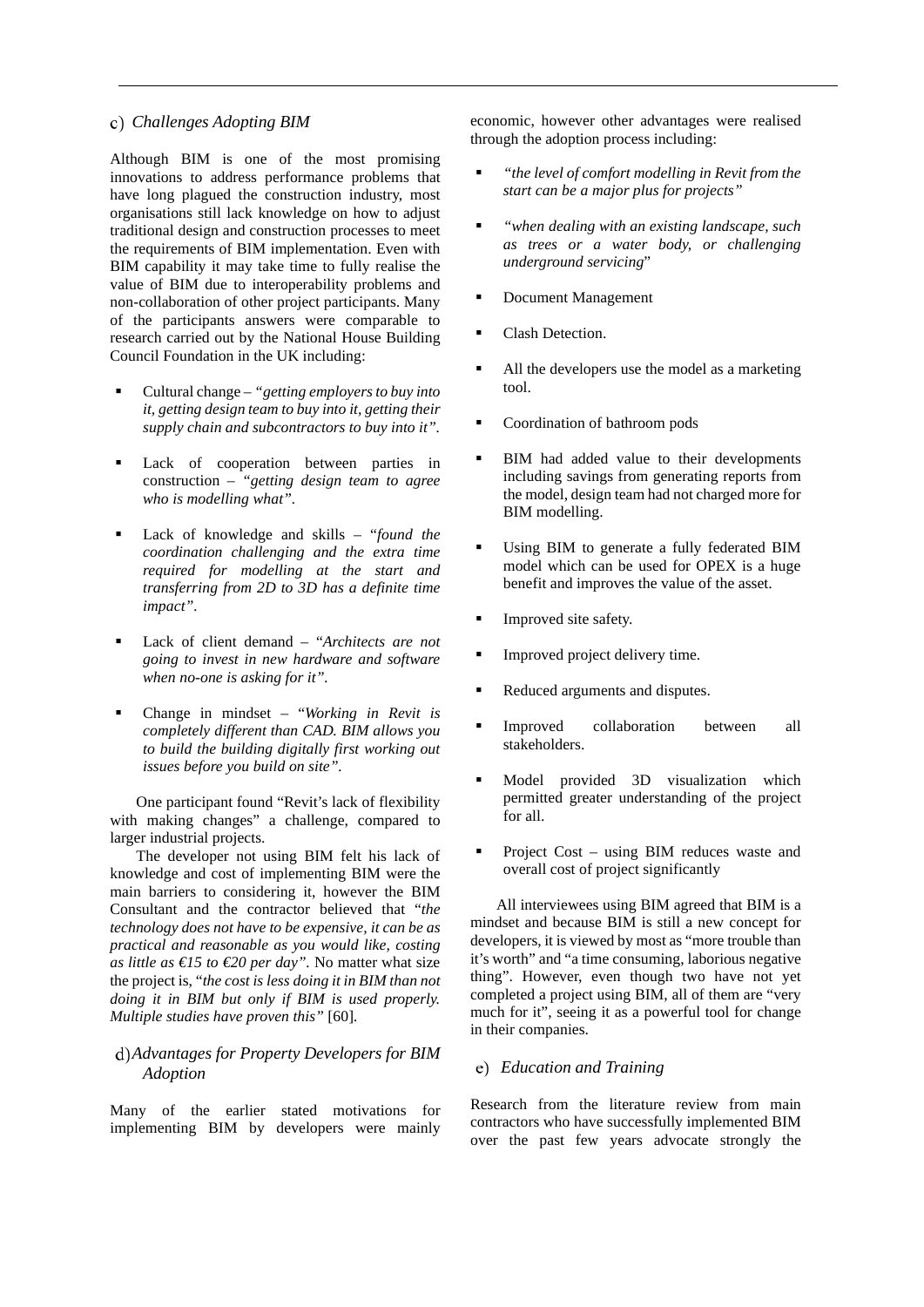importance of developing a plan and not underestimating the importance of training and change management within the company. Considering this advice, it was remarkable that none of the developers interviewed had any training in BIM, two were relying on external consultants and one was considering employing a BIM Manager in the future. The main contractor had much more understanding of BIM "in action", and the need to upskill all their staff, including their suppliers and subcontractors which improved their productivity on site. He also had a good understanding of the standards and regulations regarding BIM and the importance of establishing a CDE for data management and site management and issues of interoperability. Two of the developers had experienced interoperability issues with software used by their external consultants producing CGIs.

# *General Comments on Using BIM*

Two of the participants did not believe using BIM on traditional or timber frame housing is necessary or adds value as "*it is pretty standard and you can decide in 2D pretty quickly and so it is a waste getting into the cost of using BIM"*, however both agree "*that BIM is far more useful and cost efficient for apartments, as they would see the coordination of services from plant rooms and basements and all that kind of stuff, much more fundamental and tricky than in a housing development".* However, the Developer/Contractor found the opposite and saw BIM as "*even more useful for their houses than apartment blocks. Many developers have scrapped it. We stuck with it but at times it was tough not to go back to 2D. But it has paid off. You either do it right or not at all".*

The findings from this research broadly confirm the results from the literature review, recognising areas that BIM adoption can add value to residential projects. However, there are also new findings that add to this research area including:

## The importance of *doing BIM right* when adopting it.

The BIM consultant was keen to stress the importance of not doing 'sudo' BIM, which if you don't have enough knowledge to have a decent conversation with your architect or engineer – then the whole process will be dictated to you by others who don't know what they are doing, and where, you do BIM incorrectly – and a lot of people do, then it does take more time and money. All of the BIM users interviewed agreed with this account but interestingly the only one that got advice and training has been the main contractor. However, each of them agreed that they could be making better use of BIM if they understood it better, believing that because they were not directly engaged with using the model themselves, they had less need to understand it, which legitimizes the BIM Consultant's point.

# g) Summary

The literature review points to more main contractors using BIM than developers, and all four participants using BIM believe that contractors were way ahead of "the game" when it came to BIM adoption, agreeing that contractors are better educated in "using BIM to get ahead of the issues". The BIM Consultant believes the main reason for this is the potential benefit BIM offers to the contractor in reducing the risks through coordinating the model, when "it is really cheap and you can work out all the issues and test it thoroughly, its performance, its quality, its cost everything, reducing the risks before starting on site". This indicates that the potential benefits for using BIM in housebuilding may realize greater returns for developers who are also engaged in building their own projects. One of the most unexpected findings in the primary research was the lack of use of the model for fabrication of their timber frame housing by developers even though they were all using MMCs for housebuilding, although one was using BIM for "the modular construction of bathroom pods, where they found BIM as fundamental to the coordination of the shafts and risers that feed and drain those pods". The research confirmed the fragmented work practices on traditional sites, and highlighted the cost efficiencies, of using off-site construction, on a traditional site, in time, quality and cost, particularly in improving the Building Energy Rating (BER) of the houses which increased the price offered by the local Authority for the final build. The study also confirms that despite challenges implementing BIM, the benefits of implementing it were worth it.

#### V.RECOMMENDATIONS

This study evaluated the level of BIM adoption by larger residential property developers in Ireland and the benefits and challenges of implementing it for residential housing. Although BIM is a relatively new concept in Ireland for housebuilders, developers are beginning to implement BIM, recognizing areas where BIM would add value for them. However, challenges exist including lack of knowledge and skills, lack of client demand, cost of implementation and lack of BIM objects for domestic building materials and products. The research also found that small developers were mainly deterred by cost and lack of knowledge and highlights how this has the potential to create a two-tier system. The lack of progress in implementing the NBC Roadmap impacts on the level of maturity of BIM across the industry. Government, as the largest client of housing has most to gain from lower housing costs. Despite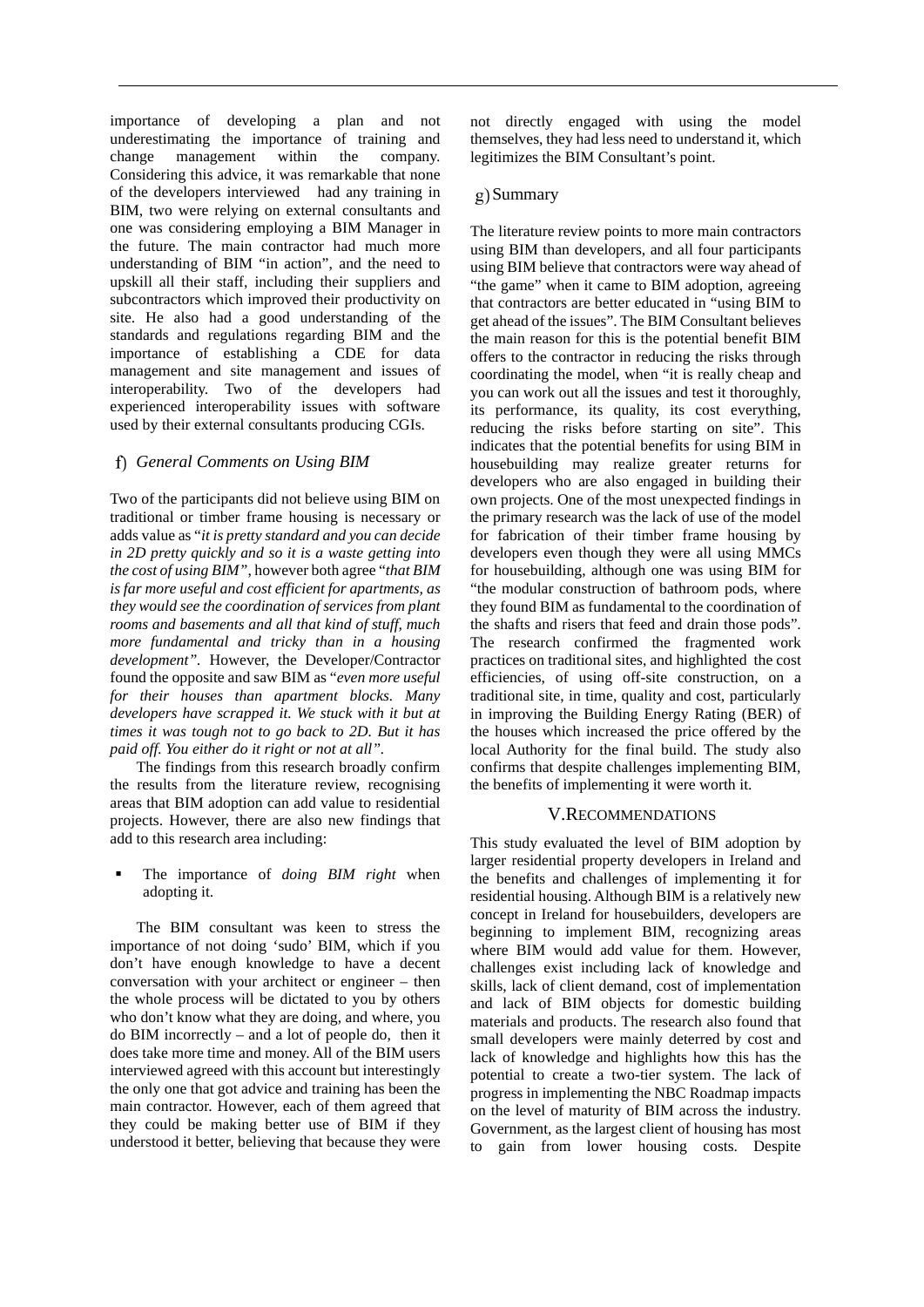Government recognizing the potential of BIM to radically transform how housing is delivered, and the predicted efficiencies in its Project 2040 Plan, no action has been taken to deliver on large scale social housing. The lack of supply is driving high rents and investor appetite in the Irish market. Government need to take the lead in providing better quality, more affordable housing quicker. From the results of this study the following recommendations are proposed to support BIM implementation by Developers in the residential sector:

# *Education*

- In order to drive innovation, public and private providers need to be educated firstly on the proven benefits of BIM for residential housing, as there is a lack of knowledge on the subject, providing information and workshops.
- Provide incentives for staff training and BIM implementation i.e. implement a Research & Development (R&D) tax credit to companies in construction for BIM adoption and use of innovative construction materials that achieve better performance or have a smaller negative impact on the environment or that use recycled ingredients in their manufacturing [61].

# *Client Demand*

- Increase client demand to see significant improvements in cost, value and carbon performance, by making BIM a requirement on residential housing, which will require industry to respond accordingly.
- Regulate for a digital asset to be provided as part of all newly built housing, which provides a digital set of information on the O&M of every new home.
- Create client demand for BIM in this sector by mandating BIM for social housing, including private developers with social housing obligations as part of their planning permission. This will encourage downstream adoption by manufacturers, suppliers and subcontractors to adopt BIM.

# *Government*

 Government need to provide funding for the NBC Roadmap for Digital Transition for the Construction Sector 2018-2021 to grow the level of maturity across the industry.

- The government need to take a long-term view on the provision of social housing and increase its direct involvement in building houses.
- By funding a BIM library of objects that are needed for housing – a generic set of objects and make those objects available to the whole market, every architect, every developer, every builder. This would provide specific support to everyone engaged in housebuilding in BIM.
- Provide the same set of objects to every manufacturer in Ireland who produce building materials or products for housing and encourage them to use these sets of generic products and adapt them to their own products, putting in more detail, more information about their objects. In this way they are promoting Irish manufactured goods through educating them in what is required for their goods to have the standard of information required. Then these can be included in a central server and available to everyone.

# *Industry*

- BIM models to become a requirement for planning permission applications for permission applications for developments of fifty houses or more and to be introduced over a phased basis across Local Authorities countrywide.
- Industry leaders provide pilot projects to demonstrate benefits of BIM for housebuilding to drive innovation across the design and construction of housing that can be used to encourage more widespread adoption.

# *Promote the adoption of MMCs*

- Provide education within the industry and to the public on Modern Methods of Construction to increase demand.
- Government have promoted MMCs in numerous reports on housing, but they also need to encourage housebuilders to embrace offsite construction to meet new energy targets which can be achieved more easily under factory conditions than building on-site. This could be done in the form of a Research & Development tax credit [61]. This would encourage house builders to move to more off-site manufacture.
- A Construction Innovation Centre of Excellence needs to be established to support the adoption of MMCs with focus on SMEs and public sector clients.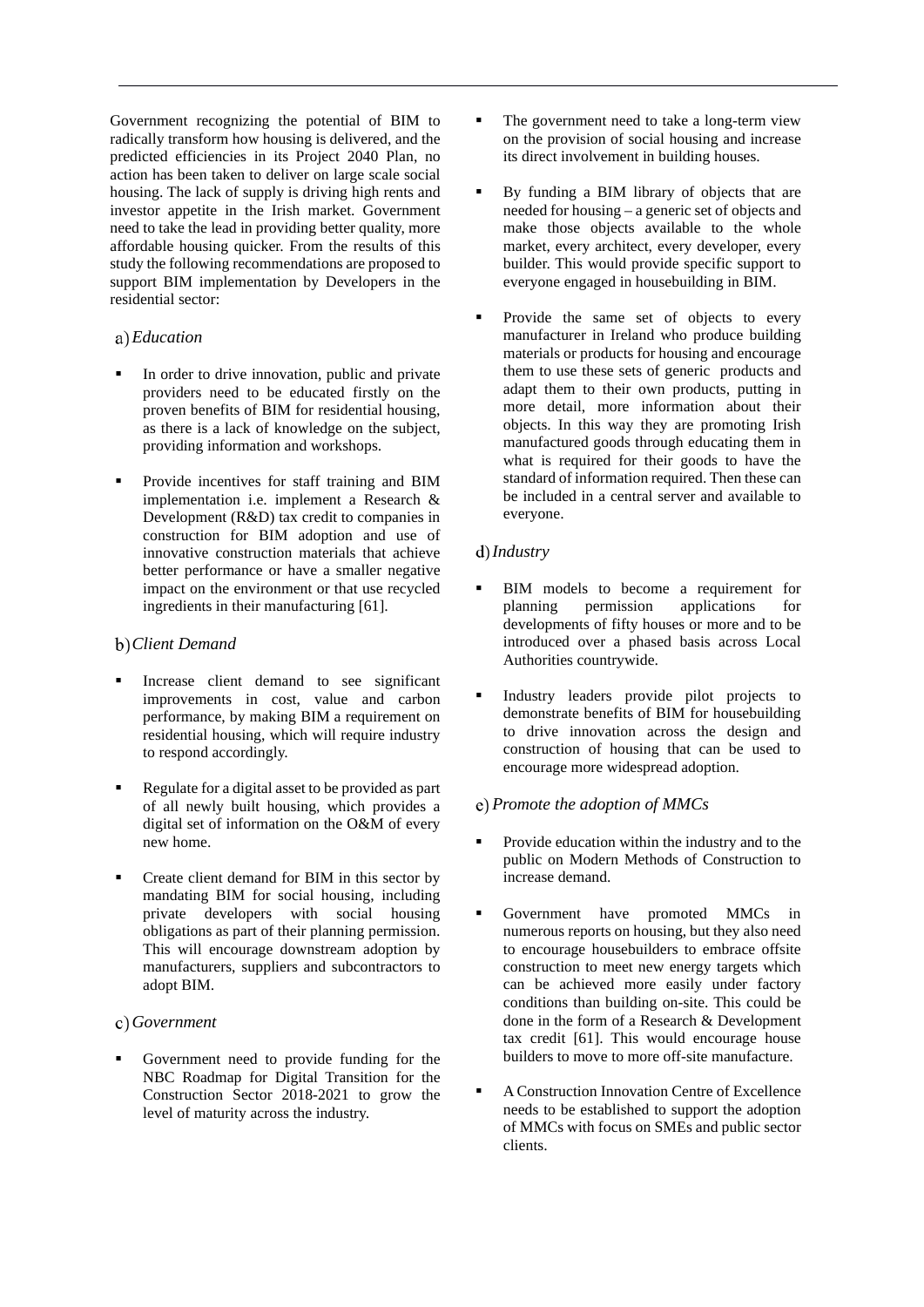#### VI CONCLUSION

Developers and Investors in larger scale developments are beginning to recognize areas where BIM can add value to their projects. However more large-scale adoption by small and medium sized developers is less likely unless supports are put in place to promote more widespread adoption across residential housebuilding. Government need to show greater ambition and recognise the initial investment in BIM supports as the route to delivering houses quicker, cheaper with better quality, as has happened in other countries. Otherwise house prices will continue to increase.

With government support to drive its<br>lementation, BIM can facilitate greater implementation, BIM can facilitate greater industrialized house building, using prefabrication and off-site construction and standardized objects to increase output. With low density housing projects being the least complex for BIM adoption, which would suggest housing would be ideal for first time early adoption projects.

However, the adoption of BIM for smaller developers is currently less probable, as the financial risk is too great in adopting new technologies and additional expenses of training staff and changing work processes to cope with new technology, and with little or no client demand. Larger developers are better able to absorb any potential costs incurred by the transition to BIM. This has the potential to create a two-tier system. If a BIM mandate comes in, Government should consider either a tax credit or other tax incentives to encourage BIM implementation across the industry.

# VII LIMITATIONS AND FUTURE RESEARCH

The scope of this research is limited by the lack of previous research studies into property developers adopting BIM. Other limitations included the difficulty in sending the questionnaire out to participants created by the national lockdown for Covid 19 Pandemic, with many companies closed, and the difficulty accessing contact details on planning applications. Areas for future research include:

- The role of Government implementing BIM for housing in Ireland.
- How BIM adoption for housing is supported in other countries
- What supports need to be put in place by Government to support more widespread adoption of MMCs for housebuilding.
- What supports need to be put in place to promote more widespread adoption of BIM across the housebuilding sector by SME developers.

#### VI.ACKNOWLEDGEMENTS

The author wishes to thank Dr. Barry McAuley, Dr. Avril Behan, Dr. Deborah Brennan and their colleagues in Technological University Dublin for their invaluable support and guidance. The author also wishes to thank all the participants involved in this research.

#### **REFERENCES**

- [1] D. Cao, H. Li, G. Wang, and T. Huang, "Identifying and contextualising the motivations for BIM implementation in construction projects An empirical study in China," *Int. J. Proj. Manag.*, vol. 35, no. 4, pp. 658–669, May 2017.
- [2] B. McAuley, "Building information modelling in Ireland - what lessons must we learn?," *Eng. J.*, 2017.
- [3] C. Eastman, P. Teicholz, R. Sacks, and K. Liston, *BIM Handbook*. John Wiley & Sons, Inc, 2011.
- [4] K. Park and K. Kim, "Essential BIM Input Data Study for Housing Refurbishment: Homeowners' Preferences in the UK," *Buildings*, vol. 4, no. 3, pp. 467–487, Sep. 2014.
- [5] M. C. Georgiadou, "An overview of benefits and challenges of building information modelling (BIM) adoption in UK residential projects," *Constr. Innov.*, vol. 19, no. 3, pp. 298–320, Jul. 2019.
- [6] P. V. Torres-Carrion, C. S. Gonzalez-Gonzalez, S. Aciar, and G. Rodriguez-Morales, "Methodology for systematic literature review applied to engineering and education," in *2018 IEEE Global Engineering Education Conference (EDUCON)*, 2018, pp. 1364–1373.
- [7] V. Bromley, "What is Property Development?," *Medium*, 2016. [Online]. Available: https://medium.com/theproperty-developer/what-is-propertydevelopment-2c82464efdee. [Accessed: 10-Dec-2019].
- [8] Central Statistics Office, "Production In Building and Construction Index," *Central Statistics Office*, 2019. [Online]. Available: https://www.cso.ie/en/statistics/constructio n/productioninbuildingandconstructioninde x/.
- [9] Rebuilding Ireland, "Social Housing Delivery 2018," Dublin, 2018.
- [10] Central statistics Office, "Construction and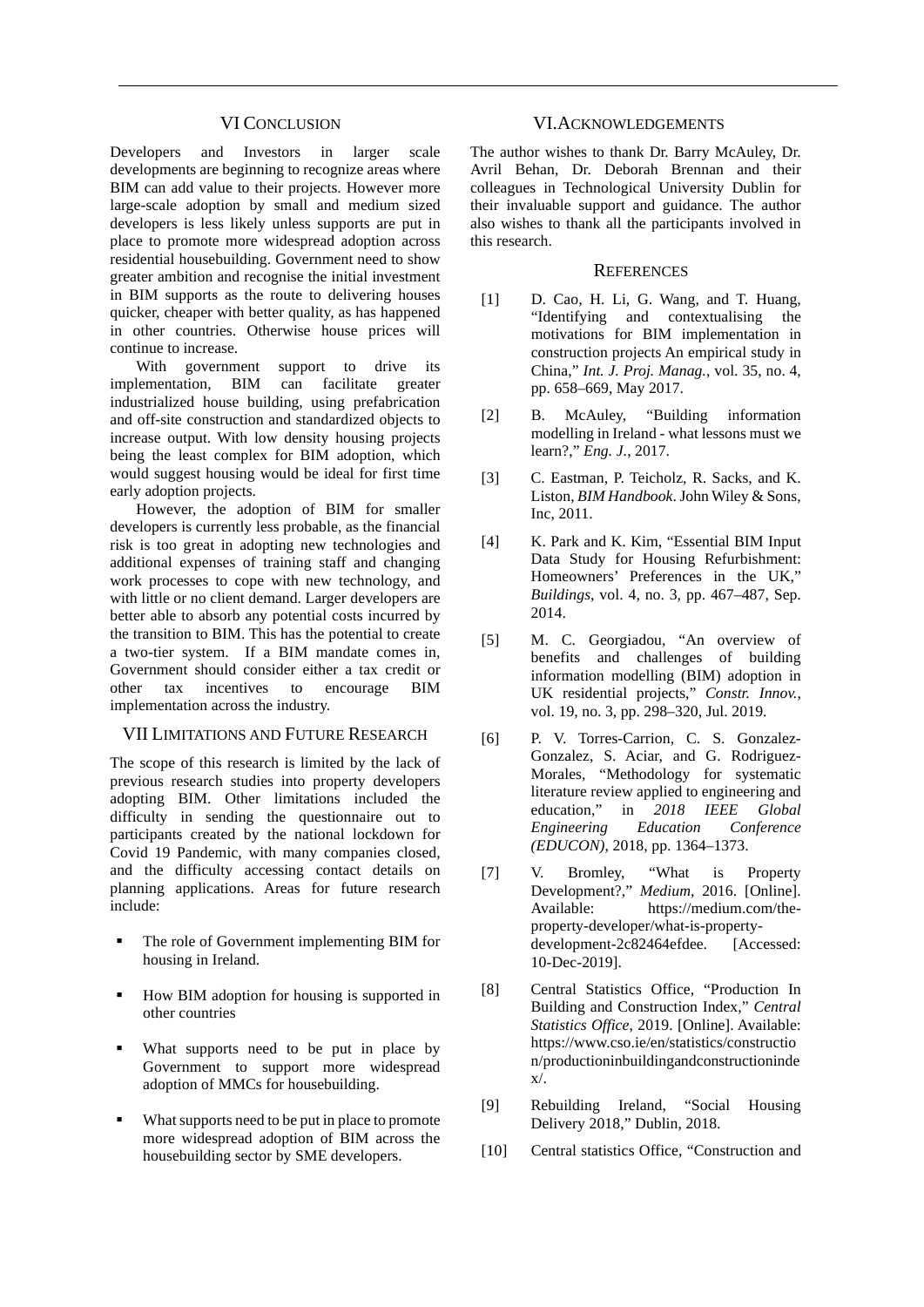Housing in Ireland 2008 Edition," Stationary Office, Dublin, 2008.

- [11] Dáil Éireann, *Finance Act 2013*. Ireland: Irish Statute Book, 2013, pp. 1–177.
- [12] Irish Government, "CONSTRUCTION 2020," Dublin, 2014.
- [13] Department of Finance, "Real Estate Investment Trusts, Irish Real Estate Funds and Section 110 Companies as they invest in the Irish Property Market," Dublin, 2019.
- [14] P. Conlon, "How investment funds took a big share of housing markets," *Dublin Gazette*, Dublin, pp. 1–2, 14-Nov-2019.
- [15] Irish Government, "Rebuilding Ireland Social Housing," Dublin, 2016.
- [16] Irish Government, "A nearly zero energy buildings (NZEB) future – Minister English reminds construction sector to be prepared for new building regulations on energy efficiency," *Department of Housing Planning and Local Government*, 2019. [Online]. Available: https://www.housing.gov.ie/housing/buildi ng-standards/energy-performancebuildings/nearly-zero-energy-buildingsnzeb-future. [Accessed: 08-Jun-2020].
- [17] Government of Ireland, "Project Ireland 2040 - National Planning Framework," Dublin, 2019.
- [18] Irish Government, "Action Plan for Jobs 2017," Dublin, 2017.
- [19] B. McAuley and P. Caroll, "Establishing the Key Pillars of Innovation Required to Execute a Successful BIM Strategy Within a Construction SME in Ireland," in *3rd CITA BIM Gathering 2017*, 2017, pp. 84– 91.
- [20] Ireland Strategic Investment Fund, "Investments to Date," *Ireland Strategic Investment Fund*, 2020. [Online]. Available: https://isif.ie/portfolio/investments-to-date. [Accessed: 10-May-2020].
- [21] G. Burgess, M. Jones, and K. Muir, "BIM in the UK house building industry: opportunities and barriers to adoption," *Cambridge Univ. Cambridge*, no. March, 2018.
- [22] H. Sarvari, D. W. M. Chan, M. Rakhshanifar, N. Banaitiene, and A. Banaitis, "Evaluating the Impact of Building Information Modeling (BIM) on

Mass House Building Projects," *Buildings*, vol. 10, no. 2, p. 35, Feb. 2020.

- [23] E. O'driscoll and M. D. Shanahan, "Forfás Annual Report 2013," 2013.
- [24] B. Mcauley, A. Hore, and R. West, "Building Information Modelling in Ireland 2017," 2017.
- [25] B. McAuley, B. Hore, and A. West, "BIM Innovation Capability Programme: an Irish BIM Study," *BICP Irish BIM Study*, vol. 4, no. 4, pp. 78–81, 2016.
- [26] Government Construction Contracts Committee, "A Public Sector BIM Adoption Strategy," Dublin, 2017.
- [27] National BIM Council, "Roadmap to Digital Transition For Ireland's Construction Industry 2018-2021," *Road Map to Digit. Transit.*, no. December 2017, pp. 1–46, 2017.
- [28] CitA, "CitA Construction IT Alliance," 2018. [Online]. Available: https://www.cita.ie/. [Accessed: 08-Jul-2020].
- [29] P. Flynn, M. Dunne, "Dublin City Council Roll Out BIM," *BIMIreland.ie*, 2018. [Online]. Available: https://www.irishbuildingmagazine.ie/2018 /06/11/dublin-city-council-roll-out-bim/. [Accessed: 26-Aug-2019].
- [30] Council Journal, "BIM: The Current Context – Council.ie," *Council.ie*, 2018. [Online]. Available: https://council.ie/bimthe-current-context/. [Accessed: 05-Jul-2020].
- [31] S. Hurst, "BIM for Beginners: Everything You Need to Know - Construction Industry Federation," *Construction Federation Industry*, 2016. [Online]. Available: https://cif.ie/2018/06/27/bim-beginnerseverything-need-know/. [Accessed: 10-Jul-2020].
- [32] NHBC Foundation, "Building Information Modelling: an introduction for house builders - NHBC Foundation," *NHBC Foundation*, 2015. [Online]. Available: https://www.nhbcfoundation.org/publicatio n/building-information-modelling/. [Accessed: 14-Nov-2019].
- [33] NBS, "NBS BIM Toolkit The Digital Plan of Works," *NBS*, 2015. [Online]. Available: https://www.thenbs.com/knowledge/whatis-the-digital-plan-of-work. [Accessed: 26- Nov-2018].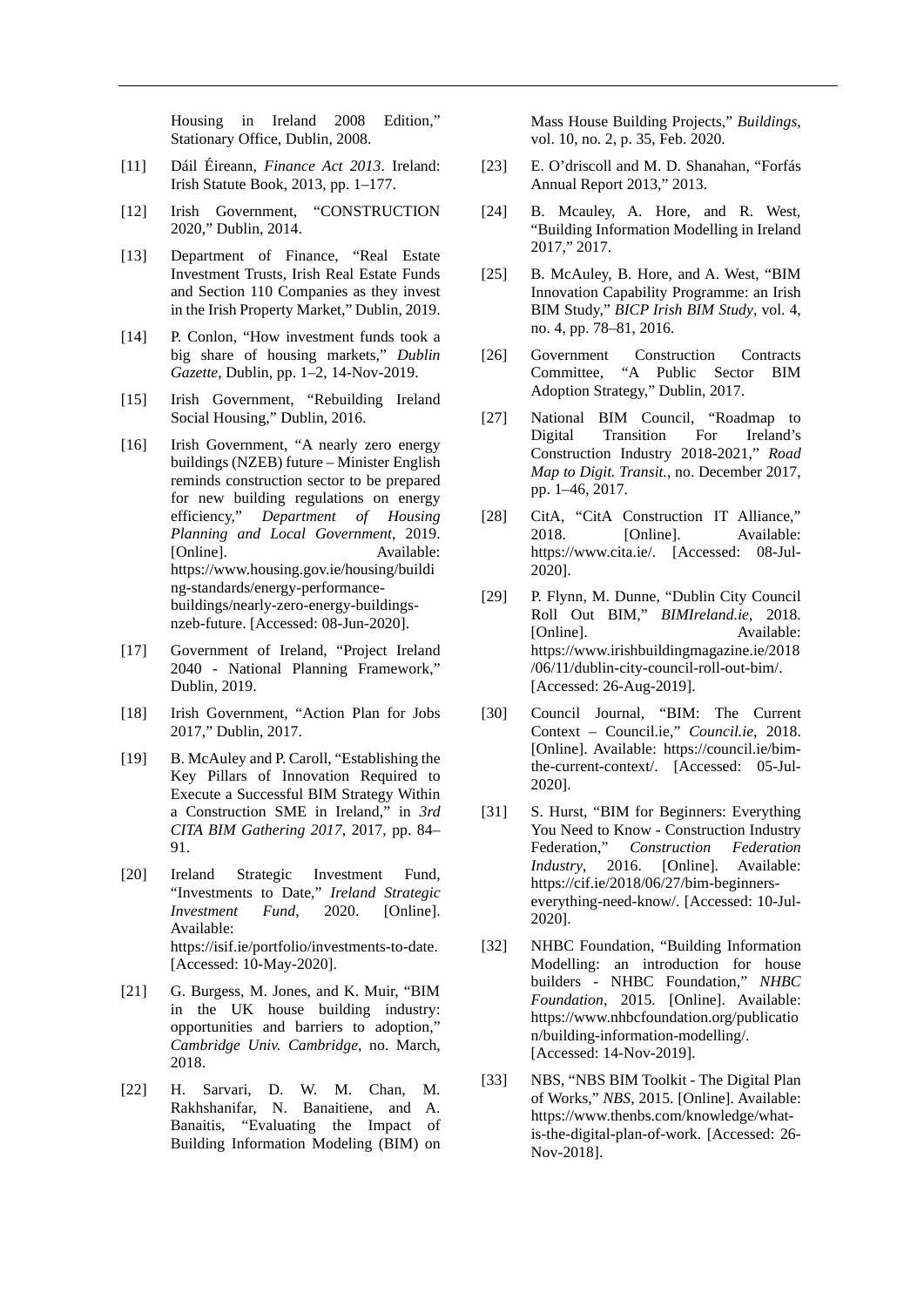- [34] G. Ross, "North Midland Group selects Cabinet to manage BIM compliance," *opentree.co.uk*, 2018. [Online]. Available: https://www.opentree.co.uk/news/nmgroup-cabinet-bim-compliance/#.
- [35] Irish Building Magazine, "Fingal's construction programme impresses Minister Murphy," *Building Ireland Magazine*, Dublin, pp. 1–3, Dec-2017.
- [36] The Editor, "Excellence Guaranteed From M.L. Quinn Construction," *Building Ireland Magazine*, vol. September, Dublin, pp. 1–4, Sep-2019.
- [37] BIM Ireland, "Building Communities," *Irish Building Magazine*, pp. 52–53, 2019.
- [38] Alan Halpin, "Heritage Building Surveying & Information Modelling – a HBIM Approach," *BICP*, pp. 1–13, 2017.
- [39] N. Morris, "BIM for housing led by buildto-keep developers," *RIBA Architecture*, 13-Apr-2017. [Online]. Available: https://www.architecture.com/knowledgeand-resources/knowledge-landingpage/bim-for-housing-led-by-build-tokeep-developers. [Accessed: 10-Dec-2019].
- [40] E. R. Porras, "The Value of Facility Management (FM)," *SSRN Electron. J.*, pp. 1–12, Dec. 2008.
- [41] R. McAuley, B., Hore, A., West, "BICP Case Study: Cherrywood Development," *BICP*, Dublin, pp. 1–2, Oct-2017.
- [42] B. Mcauley, A. Hore, and R. West, "Centres of Excellence and Roadmaps for Digital Transition: Lessons for Ireland's Construction Industry," in *4th CitA BIM Gathering*, 2019, pp. 247–255.
- [43] S. J. Wilkinson and J. R. Jupp, "Exploring the value of BIM for corporate real estate," *J. Corp. Real Estate*, vol. 18, no. 4, pp. 254– 269, 2016.
- [44] Steward Milne Timber Systems, "Barratt Developments," *Steward Milne Timber Systems*, 2018. [Online]. Available: https://www.stewartmilnetimbersystems.co m/case-studies/barratt-smts. [Accessed: 30- Oct-2019].
- [45] Engineers Ireland, "The State of Ireland 2019 - A review of housing and infrastructure in Ireland," 2018.
- [46] C. Ryan, "A Technology and Process focused analysis of transferring the

intelligent parametres of federated BIM (Building Information Modelling) models to the physical construction phase of a construction project," TU Dublin, 2017.

- [47] D. Curtin, "Housebuilding & BIM," Dublin Institute of Technology, 2018.
- [48] Irish Government, "National Mitigation Plan 2017," Dublin, 2017.
- [49] Lloyds Bank, "Housebuilding Report 2018," Dublin, 2018.
- [50] SCSI/PwC, "SCSI/PwC Construction Market Monitor 2019," *Report*, no. May, pp. 1–18, 2019.
- [51] B. Grzyl, E. Miszewska-Urbańska, and M. Apollo, "Building Information Modelling as an Opportunity and Risk for Stakeholders Involved in Construction Investment Process," in *Procedia Engineering*, 2017, vol. 196, pp. 1026–1033.
- [52] R. Sacks, C. Eastman, G. Lee, and P. Teicholz, *A Guide to Building Information Modeling for Owners, Designers, Engineers, Contractors, and Facility Managers*. Hoboken, New Jersey: John Wiley & Sons, Ltd, 2018.
- [53] The Editor, "BIM underground," *Irish Building Magazine*, Dublin, p. 115, Jul-2017.
- [54] E. Pärn, M. Mayouf, P. Laycock, and D. Edwards, "Building Information Modelling (BIM) for UK Housing: Exploring Potential Drivers and Opportunities to Deliver Better Customer Experience," *Mindanao J. Sci. Technol.*, vol. 13, pp. 51–64, 2015.
- [55] D. Kehily and J. Underwood, "Embedding" Life Cycle Costing in 5D BIM," *J. Inf. Technol. Constr.*, vol. 22, no. 22, pp. 145– 167, 2017.
- [56] S. Leavy and N. Flavin, "A Review of Construction-Related Fatal Accidents in Ireland 1989-2016," Dublin, 2018.
- [57] P. Sacks, R. Eastman, C. Lee, G. Teicholz, *BIM Handbook*, Third. Hoboken, New Jersey: Wiley & Sons, 2018.
- [58] K. Puckett, "Residential developer catches the BIM boat," *BIMPLUS*, 2014. [Online]. Available: http://www.bimplus.co.uk/projects/resident ial-developer-catches-bim-boat/. [Accessed: 23-Jan-2020].
- [59] N. Murphy, "Two Nottingham City Homes projects win national awards - Nottingham